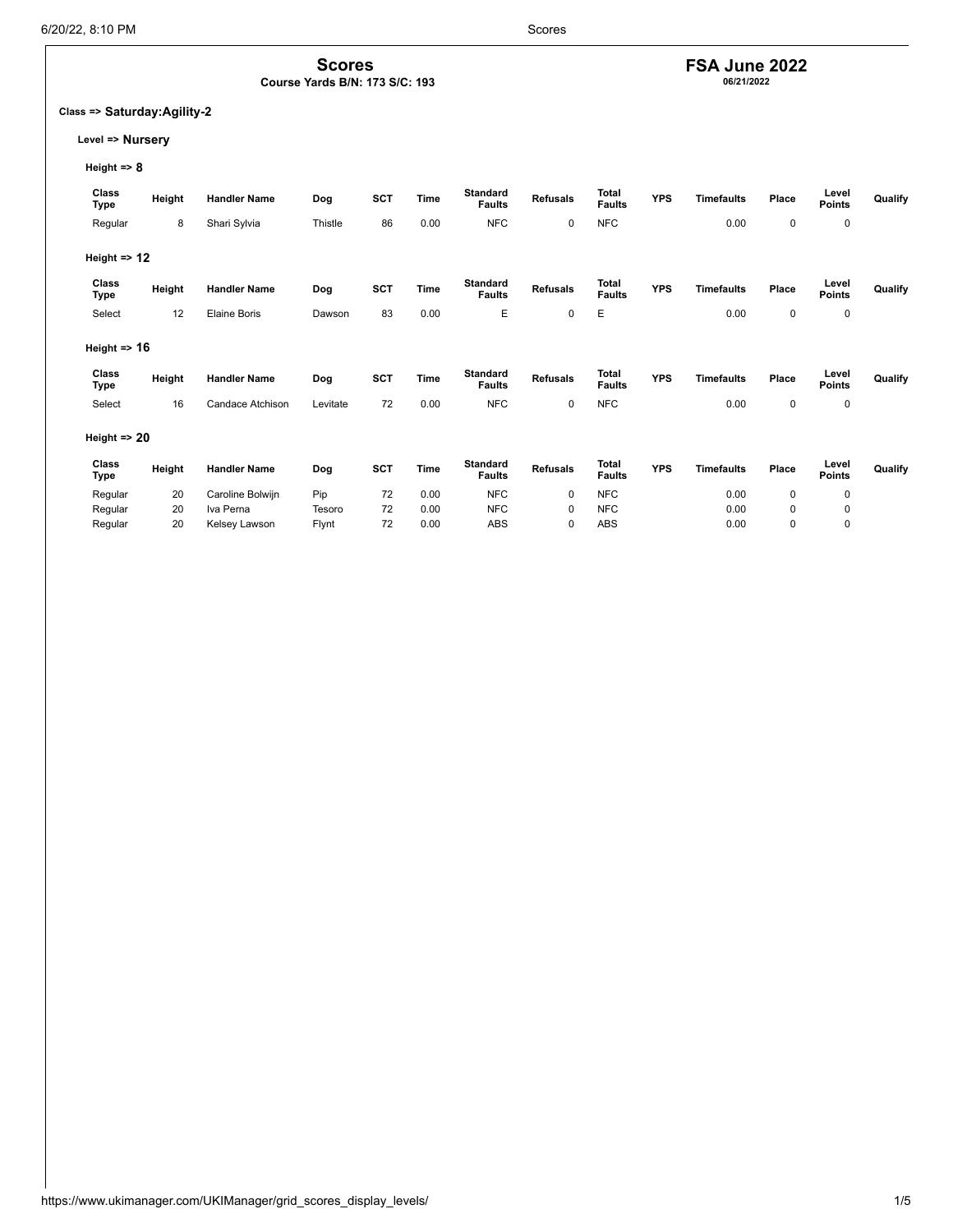#### **FSA June 2022 06/21/2022**

**Level => Beginner**

### **Height => 20**

| <b>Class</b><br>Type | Height                  | <b>Handler Name</b> | Dog      | <b>SCT</b> | Time  | <b>Standard</b><br><b>Faults</b> | <b>Refusals</b> | Total<br><b>Faults</b> | <b>YPS</b> | Timefaults        | Place       | Level<br><b>Points</b> | Qualify |
|----------------------|-------------------------|---------------------|----------|------------|-------|----------------------------------|-----------------|------------------------|------------|-------------------|-------------|------------------------|---------|
| Regular              | 20                      | Melissa Tiedemann   | Savvy    | 69         | 28.32 | 0                                | 0               | 0                      | 6.11       | 0.00              |             | 6                      | Y       |
| Regular              | 20                      | Caroline Bolwijn    | Batman   | 69         | 36.21 | 0                                | 0               | 0                      | 4.78       | 0.00              | 2           | 5                      | Υ       |
| Regular              | 20                      | Marni Brown         | Ember    | 69         | 39.32 | 0                                | 0               | 0                      | 4.40       | 0.00              | 3           | 4                      | Υ       |
| Regular              | 20                      | Judy Kozma          | Kolo     | 69         | 34.21 | 10                               | 5               | 10                     | 5.06       | 0.00              | $\mathbf 0$ | $\mathbf 0$            |         |
| Regular              | 20                      | Deb Young           | Dot      | 69         | 0.00  | Е                                | $\mathbf 0$     | E                      |            | 0.00              | 0           | 0                      |         |
| Regular              | 20                      | Katelyn Scott       | Titanium | 69         | 0.00  | <b>ABS</b>                       | 0               | ABS                    |            | 0.00              | $\mathbf 0$ | $\mathbf 0$            |         |
|                      | Height $\Rightarrow$ 22 |                     |          |            |       |                                  |                 |                        |            |                   |             |                        |         |
| Class<br>Type        | Height                  | <b>Handler Name</b> | Dog      | <b>SCT</b> | Time  | <b>Standard</b><br><b>Faults</b> | <b>Refusals</b> | Total<br><b>Faults</b> | <b>YPS</b> | <b>Timefaults</b> | Place       | Level<br><b>Points</b> | Qualify |
| Regular              | 22                      | Amanda Brandenburg  | Sway     | 69         | 0.00  | ABS                              | 0               | ABS                    |            | 0.00              | $\mathbf 0$ | $\mathbf 0$            |         |
|                      | Height $\Rightarrow$ 24 |                     |          |            |       |                                  |                 |                        |            |                   |             |                        |         |
| Class<br>Type        | Height                  | <b>Handler Name</b> | Dog      | <b>SCT</b> | Time  | Standard<br><b>Faults</b>        | <b>Refusals</b> | Total<br><b>Faults</b> | <b>YPS</b> | <b>Timefaults</b> | Place       | Level<br><b>Points</b> | Qualify |

Regular 24 Melissa Tiedemann Dauntless 69 0.00 E 0 E 0.00 0 0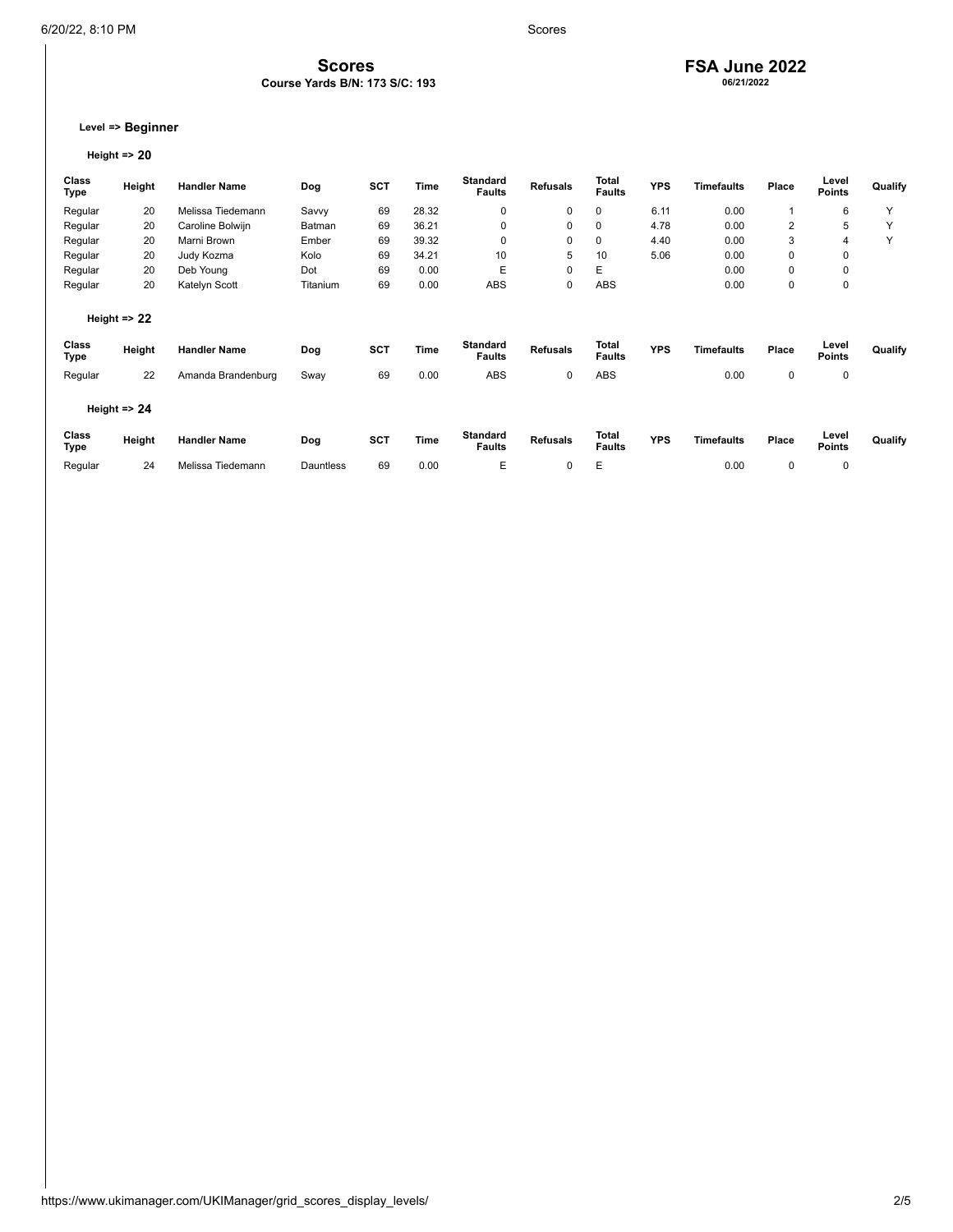## **FSA June 2022**

**06/21/2022**

**Level => Novice**

**Height => 8**

| Class<br>Type           | Height | <b>Handler Name</b> | Dog     | <b>SCT</b> | Time  | <b>Standard</b><br><b>Faults</b> | <b>Refusals</b> | Total<br><b>Faults</b> | <b>YPS</b> | <b>Timefaults</b> | Place | Level<br><b>Points</b> | Qualify |
|-------------------------|--------|---------------------|---------|------------|-------|----------------------------------|-----------------|------------------------|------------|-------------------|-------|------------------------|---------|
| Regular                 | 8      | Janelle Julyan      | Chelsea | 80         | 36.85 |                                  | 0               | 0                      | 4.69       | 0.00              |       | 6                      | v       |
| Height $\Rightarrow$ 12 |        |                     |         |            |       |                                  |                 |                        |            |                   |       |                        |         |
| Class<br>Type           | Height | <b>Handler Name</b> | Dog     | <b>SCT</b> | Time  | Standard<br><b>Faults</b>        | <b>Refusals</b> | Total<br><b>Faults</b> | <b>YPS</b> | <b>Timefaults</b> | Place | Level<br><b>Points</b> | Qualify |

Regular 12 Kim $N$ eff Bette 80 0.00 E 0 E 0.00 0 0 0 Regular 12 Dee Gamel Kanza 80 0.00 E 0 E 0.00 0 0

**Scores Course Yards B/N: 173 S/C: 193**

|  | Height $\Rightarrow$ 20 |  |  |
|--|-------------------------|--|--|
|--|-------------------------|--|--|

| <b>Class</b><br>Type | Height | <b>Handler Name</b>  | Dog     | <b>SCT</b> | Time  | <b>Standard</b><br><b>Faults</b> | <b>Refusals</b> | Total<br><b>Faults</b> | <b>YPS</b> | <b>Timefaults</b> | Place | Level<br><b>Points</b> | Qualify |
|----------------------|--------|----------------------|---------|------------|-------|----------------------------------|-----------------|------------------------|------------|-------------------|-------|------------------------|---------|
| Regular              | 20     | Chris Tucci          | Animal  | 69         | 29.50 |                                  | 0               | 0                      | 5.86       | 0.00              |       | 6                      |         |
| Regular              | 20     | Rachel Carlson       | Seismic | 69         | 29.58 |                                  |                 | 0                      | 5.85       | 0.00              | 2     | 5                      |         |
| Regular              | 20     | Connie Dieball       | Jolene  | 69         | 33.41 |                                  |                 | 0                      | 5.18       | 0.00              | 3     | 4                      |         |
| Regular              | 20     | <b>Richard Eggie</b> | Babe    | 69         | 32.68 |                                  | 5               | 5                      | 5.29       | 0.00              | 0     | 0                      |         |
| Regular              | 20     | Debbie Roen          | Joey    | 69         | 41.85 |                                  | 10              | 15                     | 4.13       | 0.00              | 0     | 0                      |         |
| Regular              | 20     | Cathy Vicary         | Twizzle | 69         | 0.00  | E                                |                 | Ε                      |            | 0.00              | 0     | 0                      |         |
| Regular              | 20     | Shari Svlvia         | Tyme    | 69         | 50.29 | E                                |                 | Ε                      |            | 0.00              | 0     | $\Omega$               |         |
| Regular              | 20     | Katelyn Scott        | Phoenix | 69         | 0.00  | ABS                              |                 | <b>ABS</b>             |            | 0.00              | 0     | 0                      |         |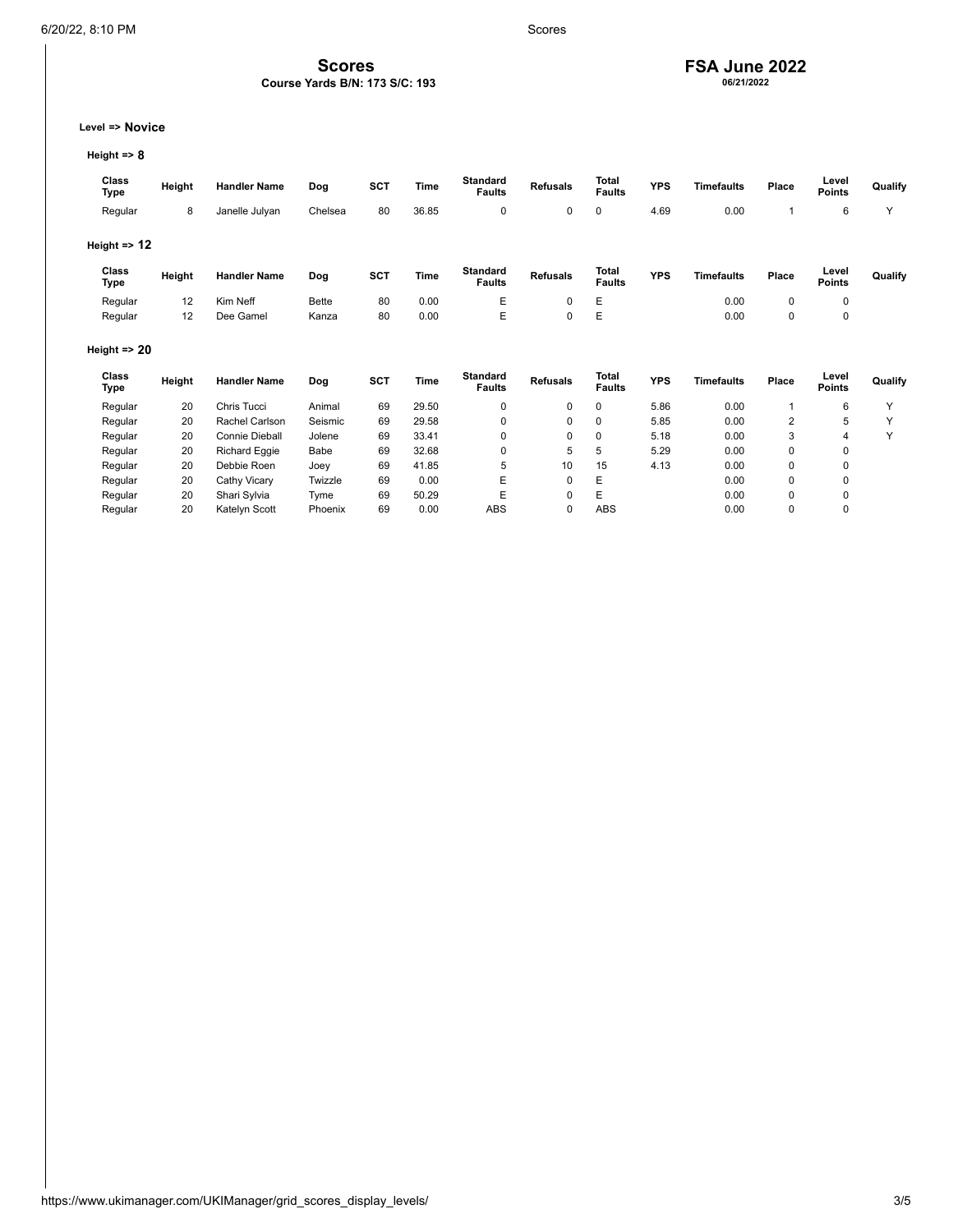# **FSA June 2022 06/21/2022**

**Level => Senior**

**Height => 8**

| Class<br><b>Type</b>    | Height | <b>Handler Name</b>  | Dog            | <b>SCT</b> | <b>Time</b> | <b>Standard</b><br><b>Faults</b> | <b>Refusals</b> | <b>Total</b><br><b>Faults</b> | <b>YPS</b> | <b>Timefaults</b> | Place        | Level<br><b>Points</b> | Qualify |
|-------------------------|--------|----------------------|----------------|------------|-------------|----------------------------------|-----------------|-------------------------------|------------|-------------------|--------------|------------------------|---------|
| Regular                 | 8      | Lynn Nagrani         | Katy           | 73         | 68.59       | $\mathbf 0$                      | $\mathsf 0$     | 0                             | 2.81       | 0.00              | $\mathbf{1}$ | 6                      | Y       |
|                         |        |                      |                |            |             |                                  |                 |                               |            |                   |              |                        |         |
| Height $\Rightarrow$ 12 |        |                      |                |            |             |                                  |                 |                               |            |                   |              |                        |         |
| Class<br><b>Type</b>    | Height | <b>Handler Name</b>  | Dog            | <b>SCT</b> | Time        | <b>Standard</b><br><b>Faults</b> | <b>Refusals</b> | Total<br><b>Faults</b>        | <b>YPS</b> | <b>Timefaults</b> | Place        | Level<br><b>Points</b> | Qualify |
| Regular                 | 12     | <b>Beth White</b>    | Vandy          | 73         | 32.97       | $\mathbf 0$                      | $\mathbf 0$     | 0                             | 5.85       | 0.00              | $\mathbf{1}$ | 6                      | Y       |
| Height $\Rightarrow$ 16 |        |                      |                |            |             |                                  |                 |                               |            |                   |              |                        |         |
| Class<br><b>Type</b>    | Height | <b>Handler Name</b>  | Dog            | <b>SCT</b> | Time        | <b>Standard</b><br><b>Faults</b> | <b>Refusals</b> | <b>Total</b><br><b>Faults</b> | <b>YPS</b> | <b>Timefaults</b> | Place        | Level<br><b>Points</b> | Qualify |
| Regular                 | 16     | Pamela Reid          | Grifter        | 73         | 0.00        | E                                | $\pmb{0}$       | E                             |            | 0.00              | $\mathbf 0$  | $\pmb{0}$              |         |
| Regular                 | 16     | Jerry Gardner        | Koli           | 73         | 0.00        | E                                | $\mathbf 0$     | E                             |            | 0.00              | $\mathbf 0$  | $\mathbf 0$            |         |
| Class<br>Type           | Height | <b>Handler Name</b>  | Dog            | <b>SCT</b> | Time        | <b>Standard</b><br><b>Faults</b> | <b>Refusals</b> | <b>Total</b><br><b>Faults</b> | <b>YPS</b> | <b>Timefaults</b> | Place        | Level<br><b>Points</b> | Qualify |
| Select                  | 16     | Candace Atchison     | Pressa         | 70         | 37.18       | 5                                | $\mathsf 0$     | 5                             | 5.19       | 0.00              | $\mathbf 0$  | $\pmb{0}$              |         |
| Select                  | 16     | <b>Alison Carter</b> | Passion        | 70         | 0.00        | E                                | 0               | E                             |            | 0.00              | $\mathbf 0$  | $\mathbf 0$            |         |
| Select                  | 16     | Judy Wiltsek         | Roo            | 70         | 0.00        | E                                | $\mathsf 0$     | E                             |            | 0.00              | $\mathbf 0$  | $\mathsf 0$            |         |
| Height $\Rightarrow$ 20 |        |                      |                |            |             |                                  |                 |                               |            |                   |              |                        |         |
| Class<br><b>Type</b>    | Height | <b>Handler Name</b>  | Dog            | SCT        | <b>Time</b> | <b>Standard</b><br><b>Faults</b> | <b>Refusals</b> | <b>Total</b><br><b>Faults</b> | <b>YPS</b> | <b>Timefaults</b> | Place        | Level<br><b>Points</b> | Qualify |
| Regular                 | 20     | Kris Seiter          | Naavdanya      | 67         | 32.76       | 0                                | 0               | 0                             | 5.89       | 0.00              | $\mathbf{1}$ | 6                      | Y       |
| Regular                 | 20     | Carol Greer          | Kai            | 67         | 0.00        | E                                | $\mathsf 0$     | E                             |            | 0.00              | $\mathbf 0$  | $\mathbf 0$            |         |
| Height $\Rightarrow$ 22 |        |                      |                |            |             |                                  |                 |                               |            |                   |              |                        |         |
| Class<br>Type           | Height | <b>Handler Name</b>  | Dog            | <b>SCT</b> | <b>Time</b> | <b>Standard</b><br><b>Faults</b> | <b>Refusals</b> | Total<br><b>Faults</b>        | <b>YPS</b> | <b>Timefaults</b> | Place        | Level<br><b>Points</b> | Qualify |
| Regular                 | 22     | Rosemary Abell       | <b>Stealth</b> | 67         | 34.28       | $\pmb{0}$                        | $\mathsf 0$     | 0                             | 5.63       | 0.00              | $\mathbf{1}$ | 6                      | Y       |
| Regular                 | 22     | Renee Clark          | Aero           | 67         | 0.00        | E                                | $\mathsf 0$     | E                             |            | 0.00              | $\mathbf 0$  | $\mathsf 0$            |         |
| Height $\Rightarrow$ 24 |        |                      |                |            |             |                                  |                 |                               |            |                   |              |                        |         |
| Class<br>Type           | Height | <b>Handler Name</b>  | Dog            | <b>SCT</b> | <b>Time</b> | <b>Standard</b><br><b>Faults</b> | <b>Refusals</b> | <b>Total</b><br><b>Faults</b> | <b>YPS</b> | <b>Timefaults</b> | Place        | Level<br><b>Points</b> | Qualify |
| Regular                 | 24     | Sheyla Gutierrez     | Kyber          | 67         | 0.00        | E                                | 0               | E                             |            | 0.00              | $\mathbf 0$  | $\mathbf 0$            |         |
| Regular                 | 24     | Dave Hill            | Veni           | 67         | 0.00        | E                                | $\mathsf 0$     | E                             |            | 0.00              | $\mathbf 0$  | $\mathsf 0$            |         |
| Regular                 | 24     | Laura Rose Cole      | Lad            | 67         | 0.00        | <b>ABS</b>                       | $\Omega$        | <b>ABS</b>                    |            | 0.00              | $\mathbf 0$  | $\Omega$               |         |